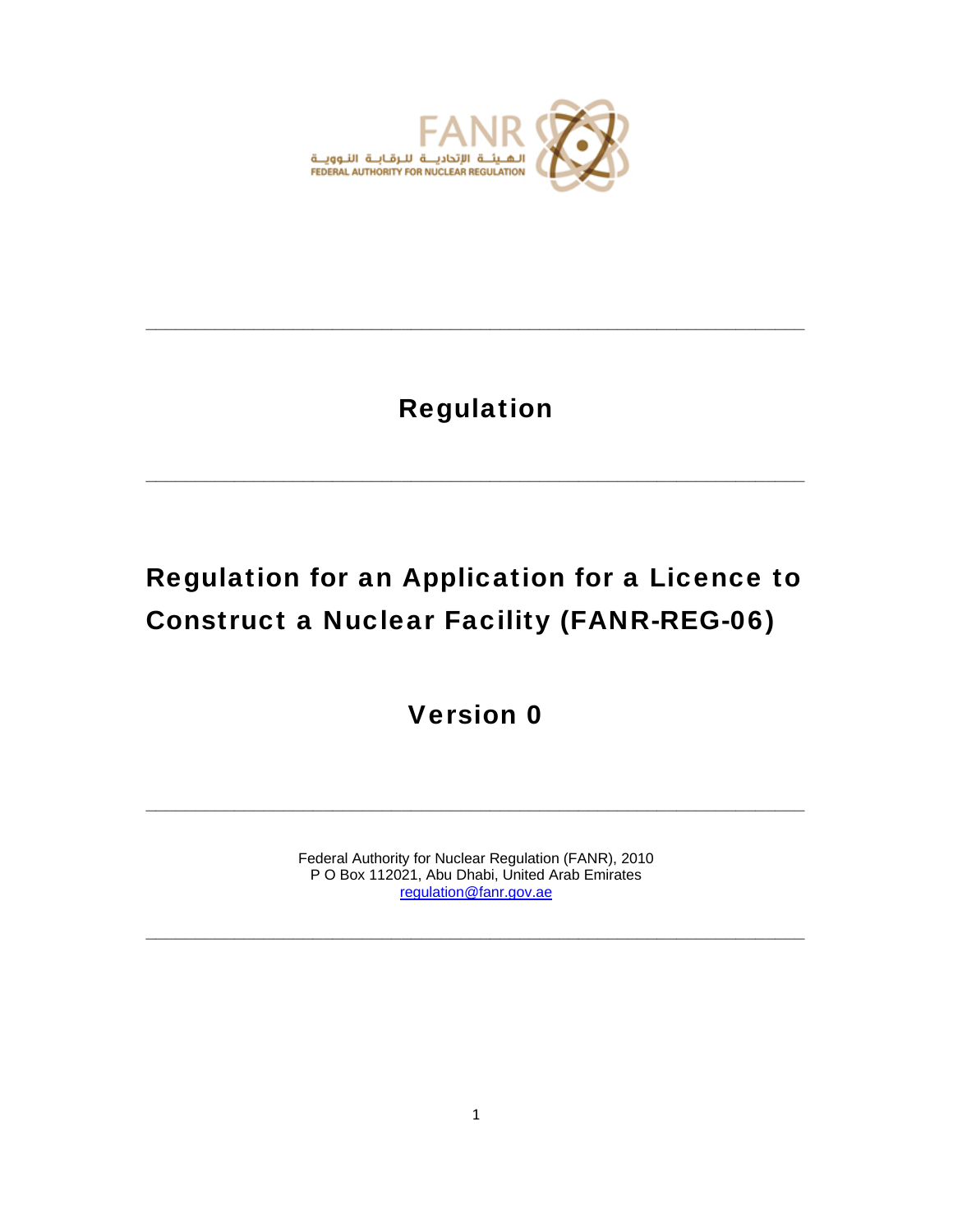| <b>Contents:</b> |  |
|------------------|--|
|                  |  |
|                  |  |
|                  |  |
|                  |  |
|                  |  |
|                  |  |
|                  |  |
|                  |  |
|                  |  |
|                  |  |
|                  |  |
|                  |  |
|                  |  |
|                  |  |
|                  |  |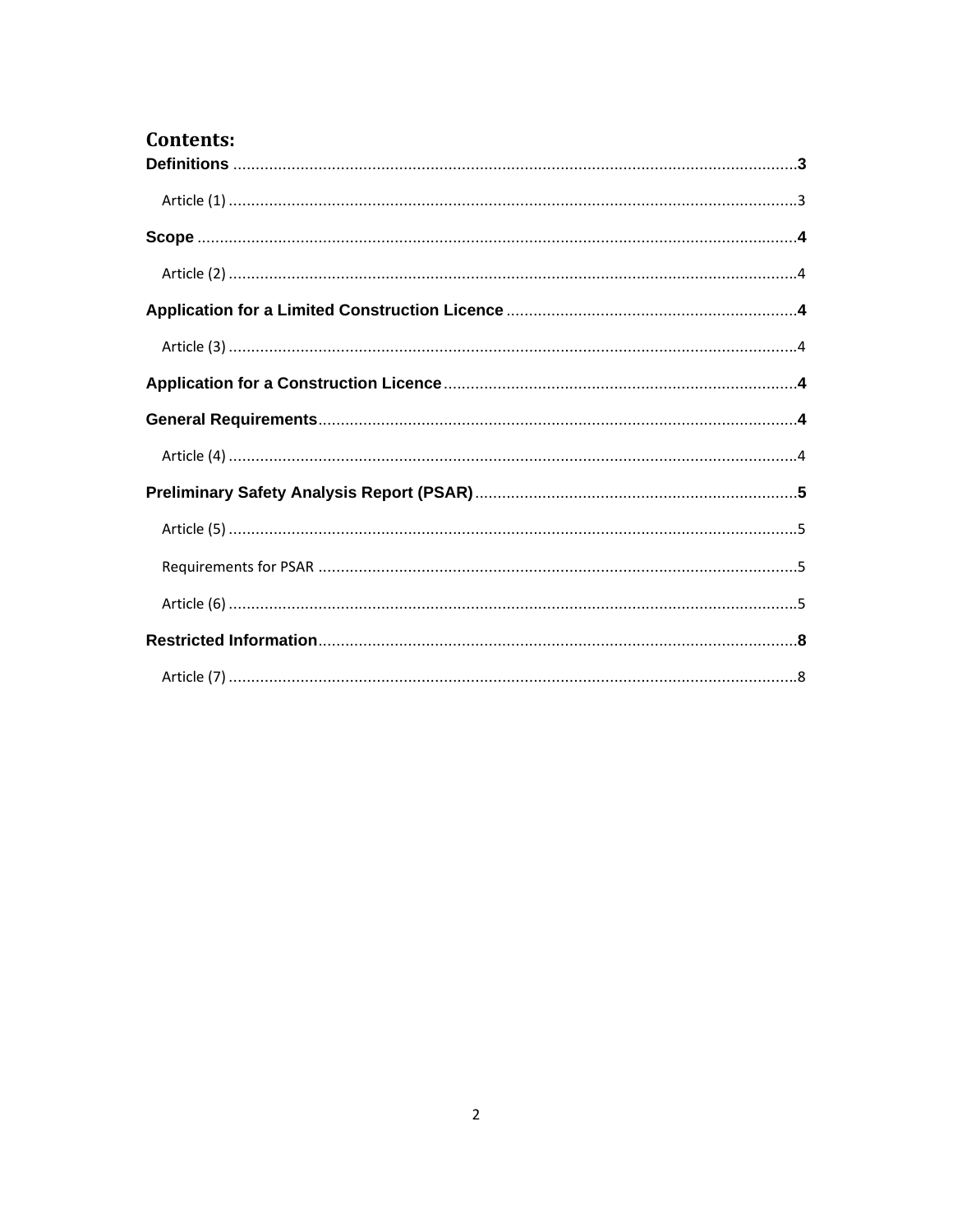#### **Definitions**

#### **Article (1)**

For purposes of this regulation, the following terms shall have the meanings set forth below.

- **Independent Safety Verification (ISV)**  A written verification performed by suitably qualified and experienced individuals, who did not participate in the original Safety Assessment, to determine whether the approach taken in conducting such Safety Assessment was reasonable and in accordance with international best practice.
- **Limited Construction Licence**  The Limited Licence for Parts and Stages of Construction of a Nuclear Facility issued by the Authority granting authorisation to carry out different parts and stages of Construction of a Nuclear Facility prior to the issuance of a Construction Licence.
- **Postulated Initiating Event (PIE)**  An event identified in Design as leading to anticipated Operational occurrences or accident conditions. A PIE is not an accident itself, but the event that initiates a sequence and leads to an Operational occurrence, a design basis accident or a severe accident depending on the additional failures that occur, including equipment failures such as pipe breaks, human errors, human induced events and natural events.

**Probabilistic Risk Assessment (PRA)**  A comprehensive, structured approach to identifying failure scenarios constituting a conceptual and mathematical tool for deriving numerical estimates of risk.

> Level 1 comprises the assessment of failures leading to the determination of the frequency of core damage.

> Level 2 constitutes the assessment of containment response and leads to the determination of frequency of containment failure resulting in release to the environment of a given percentage of the reactor core's inventory of radionuclides

- **PSAR** Preliminary Safety Analysis Report.
- **Structures, Systems and Components (SSCs)**  A general term encompassing all the elements of a Facility or Activity which contributes to protection and safety, except human factors. Structures are the passive elements such as building vessels and shielding. A System comprises several components assembled in such a way as to perform a specific active function and a Component is a discrete element of a system.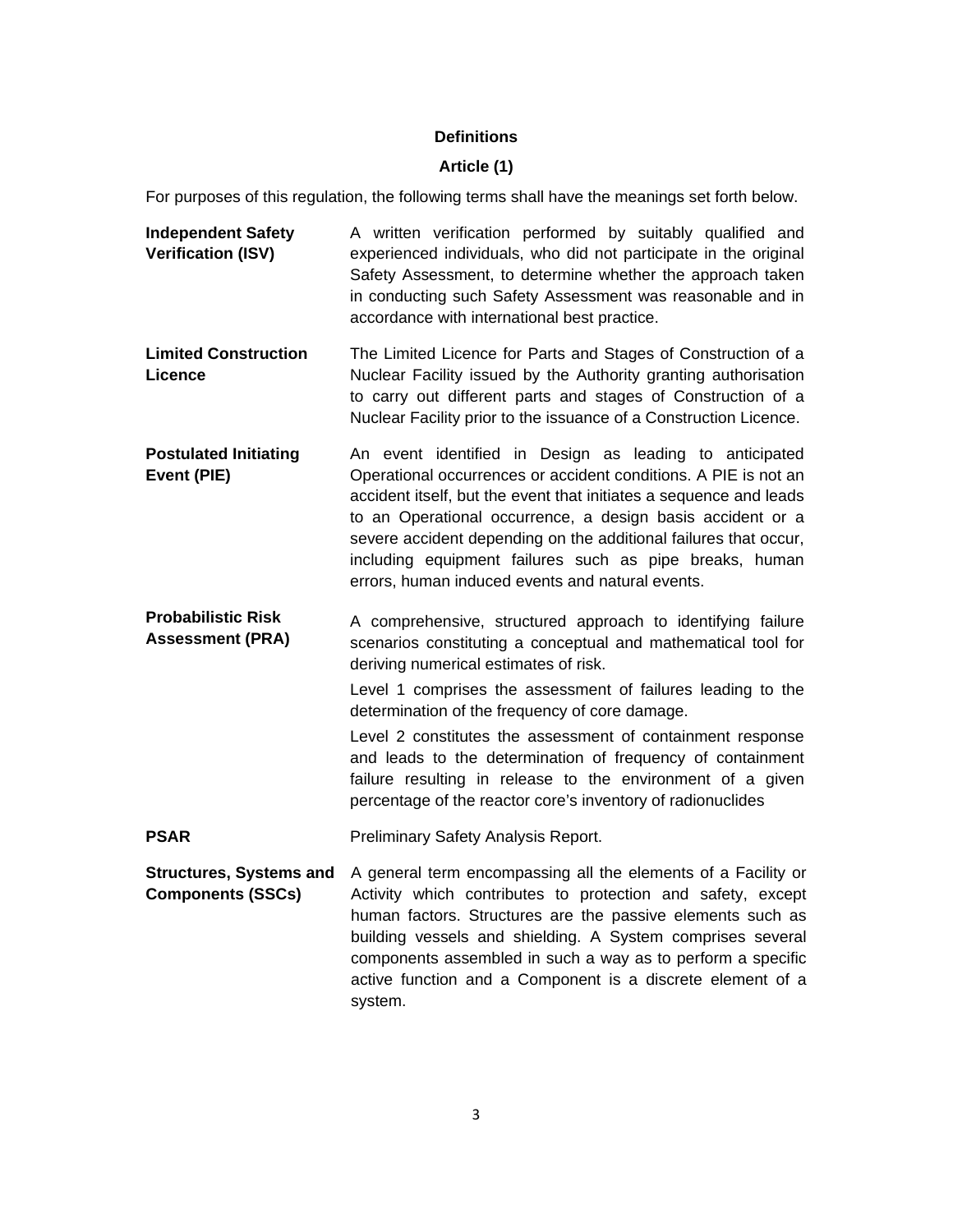### **Scope**

# **Article (2)**

The objective of this regulation is to establish the requirements for an application to the Authority for a Limited Construction Licence and a Construction Licence or to undertake certain activities that are defined to be a part of the Regulated Activity.

# **Application for a Limited Construction Licence**

# **Article (3)**

- 1. The applicant may apply for a Limited Construction Licence as part of an application for a Construction Licence in accordance with this regulation.
- 2. The application for a Limited Construction Licence shall contain the following:
	- a. a description of the proposed activities;
	- b. the general information required in Chapter 4 Part 1 of this regulation and the technical information required in Chapter 4 Part 2 of this regulation, as applicable, to ensure effective oversight of the activities that are within the scope of the Limited Construction Licence application; and
	- c. a description of the Management System that will be applied to the activities.
- 3. An application for a Limited Construction Licence shall demonstrate that the proposed activities will be performed in compliance with the applicable laws of the State and the regulations of the Authority.

# **Application for a Construction Licence**

# **General Requirements**

# **Article (4)**

- 1. The applicant shall provide information in its application for a Construction Licence which demonstrates that the proposed Nuclear Facility will be Designed and Constructed in compliance with the applicable laws of the State and the regulations of the Authority.
- 2. The applicant shall provide:
	- a. its name and business address and the names of its directors and principal officers who are empowered to act on its behalf;
	- b. the Licence applied for, a description of the purpose for which the applicant desires to Construct the Nuclear Facility, the requested term of the Construction Licence and a list of related Licences issued or applied for in connection with the proposed Nuclear Facility;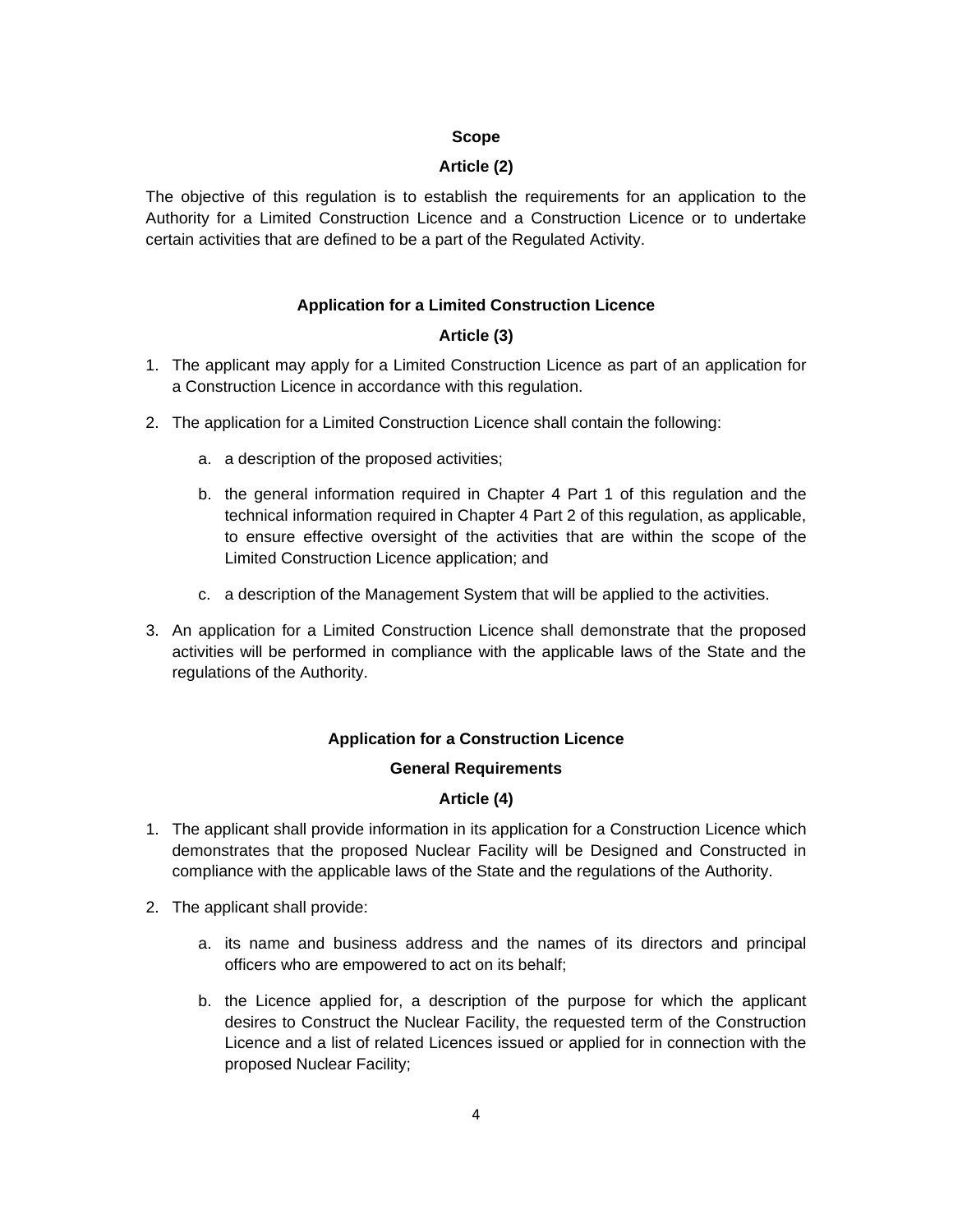- c. information establishing that it is a juridical entity approved by a competent authority of the State;
- d. information describing its overall ownership and management structure, including its projected financial and human resource requirements for the proposed Nuclear Facility;
- e. details regarding its financial and technical qualifications to complete the proposed activities in accordance with applicable law and regulations;
- f. information describing its relationship to major contractors and the structure of responsibilities between the applicant and any contractors responsible for the Siting, Design, Construction and Operation of the Nuclear Facility; and
- g. the anticipated Construction commencement and completion dates and a schedule outlining the major Construction phases and milestones.

#### **Preliminary Safety Analysis Report (PSAR)**

#### **Article (5)**

A PSAR shall be submitted to the Authority for review and shall include detailed evidence of safety-related concerns. The PSAR provides a primary basis for the Authority's review and assessment whether to grant a Construction Licence and upon which conditions.

#### **Requirements for PSAR**

#### **Article (6)**

The applicant shall include the following (without limitation) in the PSAR. (Restricted information shall be handled as provided in Article 7 of this regulation.)

- 1. An introduction containing information on the preparation and structure of the PSAR, the objective and scope of each section and a list of material incorporated by reference as part of the PSAR.
- 2. A general description of the proposed Nuclear Facility that shall include the basic technical characteristics of the proposed Nuclear Facility, information on the layout and related aspects, description of the operating modes of the proposed Nuclear Facility unit and a comparison with other similar Facilities currently operating in the State or elsewhere.
- 3. Identification of any reference Nuclear Facility, evidence of approval of the reference Nuclear Facility by the authorised regulatory authority in the country of origin, a list of proposed departures or changes to the submitted reference Design, an Independent Safety Verification report describing all proposed departures from or changes to the reference Design, and a list of all country of origin Safety information incorporated by reference in the PSAR.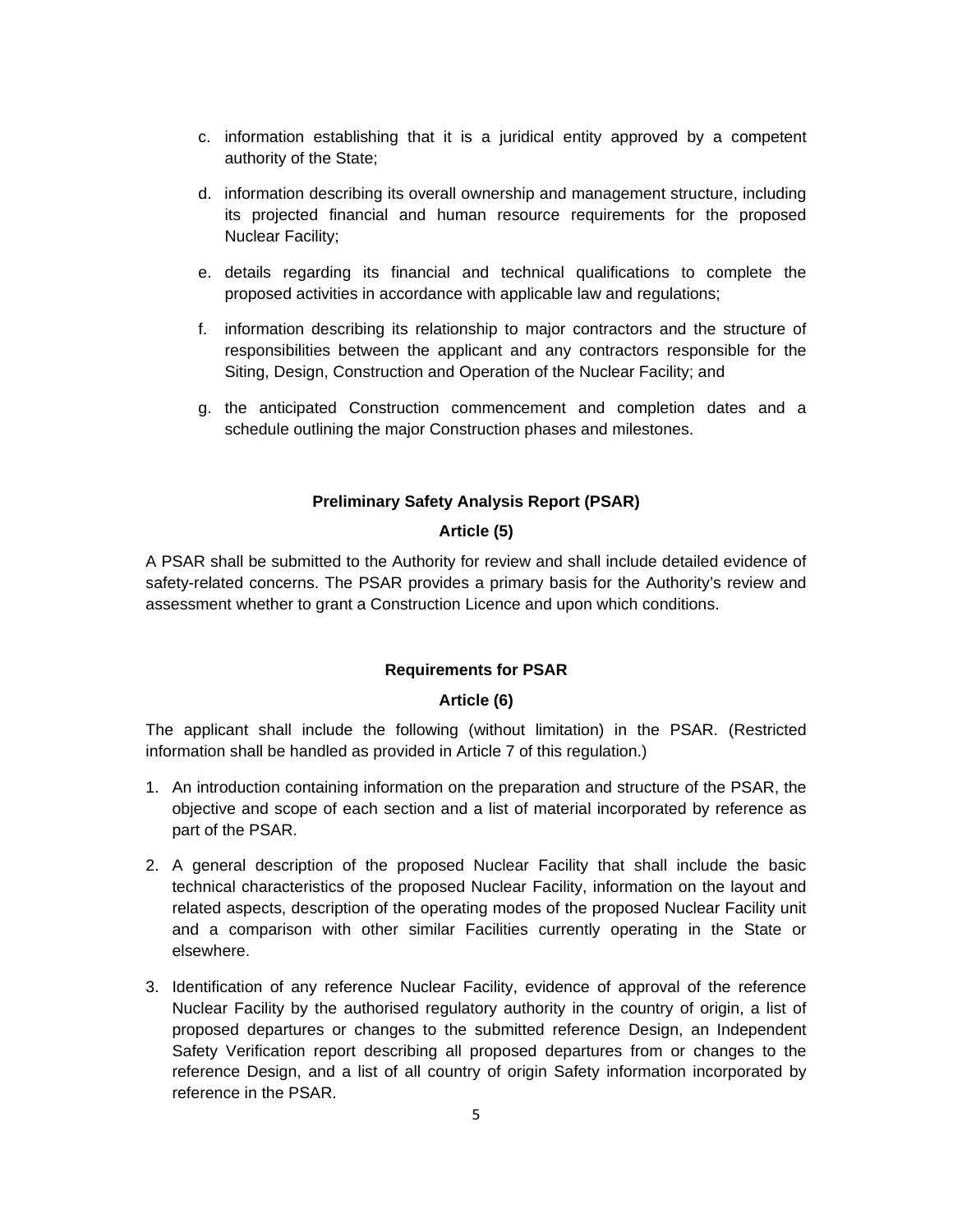- 4. A description of the arrangements that the applicant/Licensee will implement to manage Safety, including its management structure, the Management System that will be implemented to assure that all requirements for Safety, Security and Safeguards will be satisfied during the proposed activity, and its strategy for the development, maintenance and enhancement of a strong safety culture.
- 5. A description of the site evaluation including site reference data, evaluation of site specific hazards and information on the proximity of industrial, transport and military facilities and other activities at or near the site that may influence the Safety of the proposed Nuclear Facility. Information on the hydrology, meteorology and seismology conditions of the proposed Nuclear Facility and the surrounding site shall also be included. Further, it shall describe the radiological conditions due to external sources, site-related issues in Emergency Planning and Accident management, radiological and non-radiological impacts of the proposed Nuclear Facility during Operation and accident conditions, and monitoring of site related parameters and an Emergency Plan during Construction, including consideration of fire, flooding, sand storms and security violations.
- 6. A description of the general Design of the proposed Nuclear Facility including safety objectives and criteria, design principles, applicable codes and standards, the classification of SSCs, descriptions of the civil engineering works, structures and equipment qualification, and environmental factors relating to Nuclear Safety. Design information shall also be provided on human factors, engineering and proposed Nuclear Facility protection against internal and external hazards.
- 7. A description of the SSCs of the Nuclear Facility in line with their importance to Nuclear Safety including a discussion of their safety objectives, design bases, safety classification, design and construction codes and the inspection, tests and analysis that provide reasonable assurance that the system will meet its design objectives.
- 8. A description of how recent lessons learned and experience from other similar Facilities, scientific and technical developments, as well as the results of any relevant research on protection and safety have been applied to resolve potential safety issues.
- 9. A summary of the results of the safety analyses performed to assess the safety of the Nuclear Facility on the basis of safety criteria and authorised limit on radioactive releases including safety objectives and acceptance criteria, identification and classification of PIEs, deterministic safety analysis in support of normal operation, analysis of anticipated operational occurrences, design basis events and beyond, and selected severe accidents and Level 1 and Level 2 PRAs.
- 10. Preliminary information on the Commissioning Programme to be adopted prior to entering the operational stage including the test and verification programme that will be used to provide assurance that the as-built Nuclear Facility satisfies the design safety requirements.
- 11. Preliminary information on operational aspects relevant to Safety.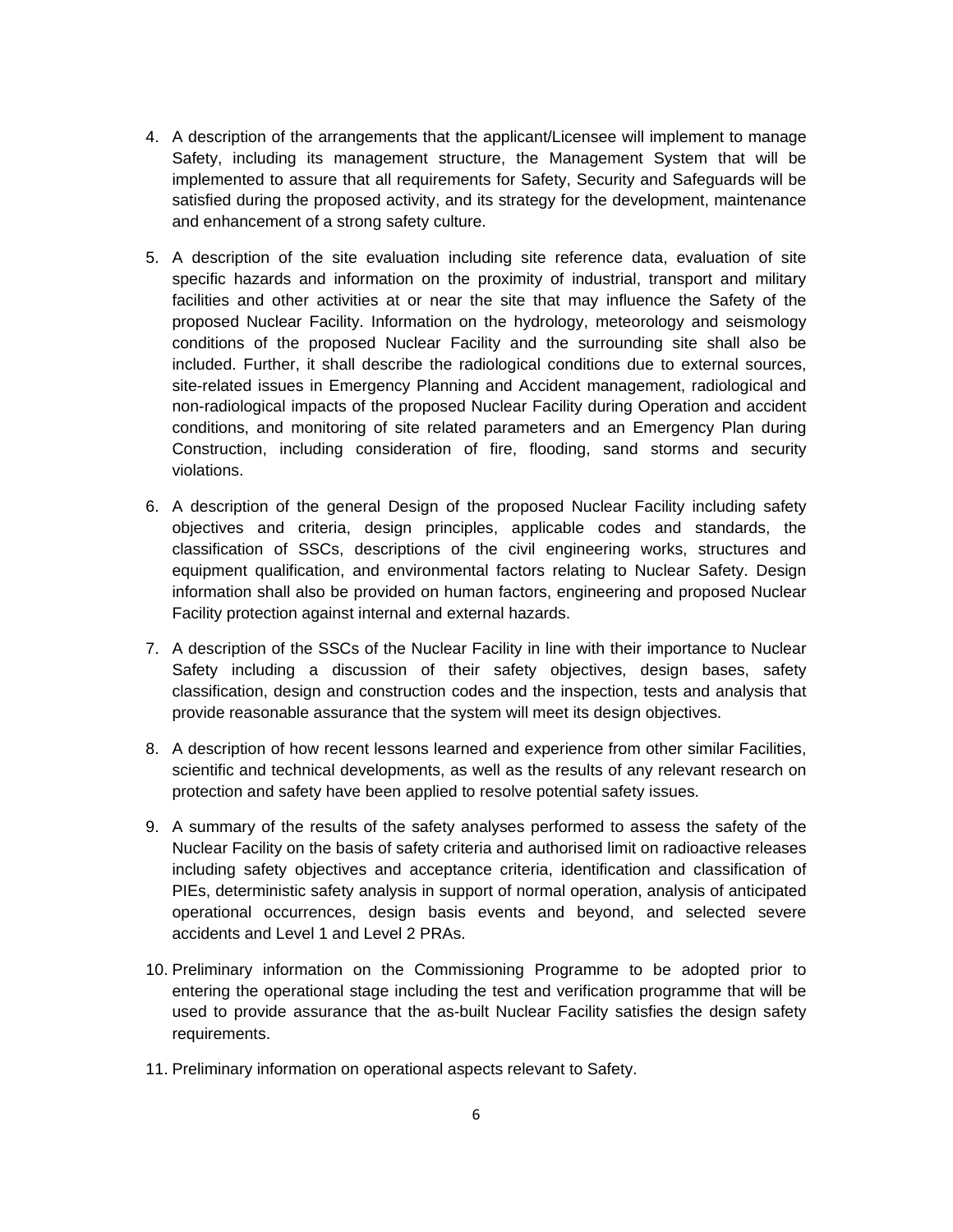- 12. Preliminary information on operational limits and conditions to ensure a safe operating envelope.
- 13. Preliminary information on the Radiation Protection programme including a description of all on-site radiation sources, the application of the "as low as reasonably achievable" principle (known as the ALARA principle) for the optimisation of protection, and design features for Radiation Protection of personnel and the Nuclear Facility.
- 14. Preliminary information on the programme for pre-disposal management of Radioactive Waste including arrangements for identification and control of Radioactive Waste streams, proposals for authorised discharges of Radioactive Waste, and arrangements for pre-treatment, treatment, conditioning and Storage of residual Radioactive Waste pending Disposal.
- 15. Preliminary information on the capability for performing actions necessary to protect the public, workers and the environment, and the proposed Nuclear Facility in the event of a nuclear or radiological emergency based on the referenced standard Nuclear Facility Design.
- 16. A physical protection plan for the Construction phase describing how the applicant will protect the construction site from unauthorised intrusions, vandalism and sabotage. The applicant shall submit preliminary information on the design features of the proposed Nuclear Facility and preliminary information on the physical protection during the operation phase.
- 17. A preliminary programme to account for and control Nuclear Material in accordance with these regulations and international guidance; Design information relevant to the implementation of Safeguards including but not limited to a Nuclear Material flow chart; a description of the design features of the proposed Nuclear Facility that will ensure the control and accountability of all Nuclear Material and related equipment and protection against unauthorised access, theft, sabotage or other such impacts that can result in a radiological accident including the unauthorised possession of Nuclear Material or nuclear waste); and general plans of the areas where Nuclear Material will be stored and managed and a description of major equipment with which the Nuclear Material will be managed.
- 18. Preliminary information on Decommissioning and end of life aspects including how the Design supports safe Decommissioning.
- 19. A description of the process, including timing that will be used, to update and/or revise the PSAR during the assessment period to account for changes or modifications in Design.